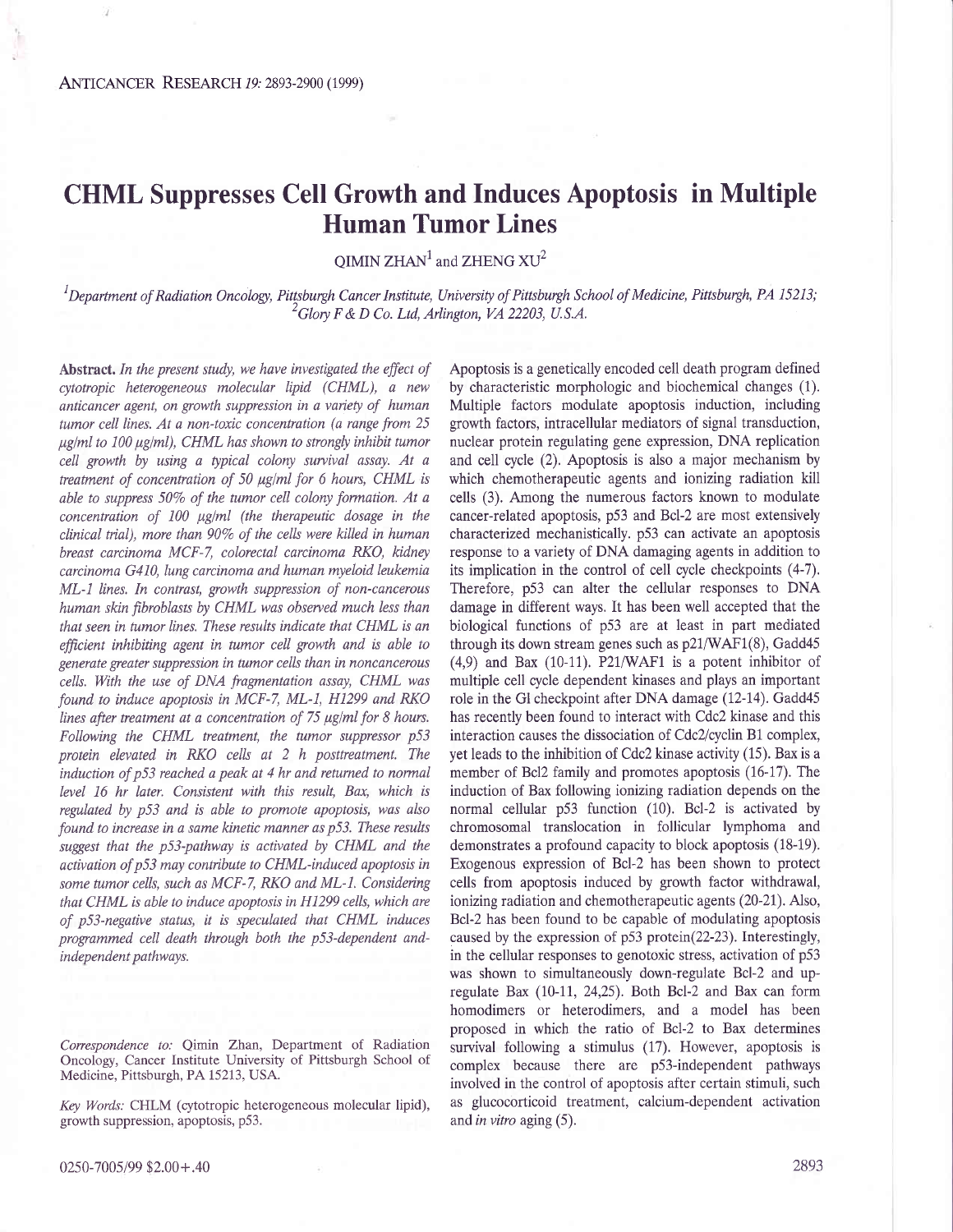CHML (Cytotropic heterogeneous Molecular Lipids) is a new anticancer drug developed by Glory F &D Co. Ltd, USA. The patent of the drug has been granted under U.S. patent number 5,260,067. In the clinical trials currently carried out in P.R. China, Mexico and some countries of Southeast Asia, CHML has manifested an effective treatment for multiple types of human tumors (Zheng Xu et al, manuscript in preparation). To gain some insight in the molecular mechanism by which CHML functions as a potent and effective anticancer agent, a series of experiments has been conducted recently by means of cellular and molecular approaches. Here we report that CHML is able to strongly suppress cell growth as measured by clongenic survival assay. Interestingly, the magnitude of growth suppression generated by CHML was greater in cancer cell lines (RKO, H1299,ML-1, G410 and MCF-7) compared with non-cancerous cell lines (AGI522 and GM536). Following the treatment with CHML, a rapid and strong apoptosis, as detected by DNA fragmentation, was observed in multiple cell lines including both wild-type p53 cell lines and cells with negative p53 status. Like many other therapeutic agents, CHML was found to increase the protein levels of tumor suppressor p53, as well as its downstream effector genes Bax and p21. These results suggest that the inhibitory effect of CHML on tumor cells may be mediated through the process of apoptotic cell death and that CHMl-induced apoptosis involves both p53 dependent and -independent pathways.

## Materials and Methods

Drug. A new anticancer agent, cytotropic heterogeneous molecular lipid (CHML) was developed and provided by Zheng Xu. The patent of the drug has been granted under U.S. patent number 5,260,067. CHML consists of 1% squalene, 80% unsaturated fatty acids, 15% saturated fatty acid and 4% liposoluable vitamins. All components of CHML were extracted from nature and prepared by lipid-activated methods.

Cell lines and culture conditions. The human myeloid leukemia ML-1, human breast carcinoma MCF-7, human lung carcinoma H1299, human colorectal carcinoma RKO lines, human kidney carcinoma G410, human skin fibroblast AG155 and human lymphoblast GM536 were grown in RPMI 1640 medium with 10% fetal calf serum as described previously  $(4, 9, 26)$ .

Clonagenic suwival assay. 600 growing cells were seeded in 100-mmdiameter dishes, with 3 plates per point in each experiment. 20 hr later, indicated doses of CHML were added to the cell culture. Following incubation at the indicated time, the medium was removed and the plates were washed once with PBS, then fresh medium containing no CHML was added to the plates. The cells were fixed at 14 days and scored for colonies containing at least 50 cells (26).

Microtiter suwival assay. A microtiter clonagenic survival assay suitable to suspension growing cells was carried out in a survival study. Briefly, the human lymphoblastoid GM536 cells and human myeloid leukemia ML-1 cells were treated with the indicated doses of CHML and then serially diluted in half-log steps using complete medium as diluent. 200 ul of the selected diluted cell suspension were placed in each of the 24 flat bottom wells of a covered 96 well microtiter plate (Costar Corporation). 3 dilutions (20 cells per well, 66 cells per well and 200 cells per well) were

used per plate. The plates were placed in the incubator containing  $5\%$ CO2. At 10-14 day intervals, the wells were examined with microscope (Bunton Instrument Company) for cell growth and scored as positive or negative. Finally, suwival was calculated with the Poisson formula on the basis of the fraction of wells in which cells were not proliferating (9,27).

Westem immunoblotting analysis of p53, Bax and p21 proteins. For measurement of p53, Bax and p21 protein levels, total cellular protein was prepared as previously stated  $(28)$ . 100 µg of the protein was loaded onto 12% SDS-polyacrylamide gels. Following electrophoresis, the protein was transferred eiectrophoretically to Immobilon membranes (Millipore, Bedford, MA). The membranes were then blocked for 30 min in 5Vo nonfat milk at room temperature. A monoclonal mouse antibody to p53 (pAB1801, Oncogene Science, NY) was used to measure p53 protein levels and a polyclonal antibody to Bax (Santa Cruz, CA) was used in the experiment. For p21 detection, the membrane was probed with polyclonal rabbit anti-human-p2l antibody (Pharmingen, CA). Antibody reaction was with a chemiluminescence detection procedure according to the manufacture's recommendation (Amersham).

DNA fragmentation assays. In agarose gel electrophoresis assays, DNA was extracted from the cells 8 hr after the cells were treated with CHML at the indicated concentration. The cells were lysed in a buffer of 10 mM Tris and 1 mM EDTA (TE buffer, pH 8.0) containing 0.2% Triton X-100, 0.1 mg/ml proteinase K and 0.1 mg/ml RNase A. The lysate was extracted with phenol/chloroform, ethanol precipitated and dissolved in TE buffer. DNA was electrophoresed in 1.2% agarose gels containing ethidium bromide (10, 29\.

## Results

Suppression of cell growth by CHML. To investigate the effect of CHML on tumor cells, a growth suppression assay via colony formation was conducted. Cells from different human lines were seeded at a density of 600 cells per 100 mm dish. The indicated amounts of CHML were added to cell cultures. Following incubation for 6 hours, the medium was removed and fresh medium was Q added. 14 days later, the cells were fixed and scored for colonies. As shown in Figure 1 and Table I, CHML was able to reduce the yield of colonies in all human tumor lines tested. At a treatment of concentration of 50  $\mu$ g/ml for 6 hr, CHML was able to suppress 30% to 50% colony formation of tumor cells and  $75 \mu g/ml$  of CHML was seen to generate 70% to 80% growth suppression. At a concentration of 100 µg/ml, which is a therapeutic dosage in the clinical trial, more than 90% of cells were killed in human breast carcinoma MCF-7, colorectal carcinoma and kidney carcinoma lines. Apparently, the growth suppression of tumor cells is manifested in a dose-dependent manner. In the case of human myeloid leukemia ML-1 cells, a suspension-growing line, a microtiter clonagenic survival assay was carried out. In this experiment, CHML, at the indicated concentrations, was constantly incubated with the cell cultures for 14 days (see Materials and Methods). In Table I and Figure 2,  $25 \mu g/ml$  of CHML was able to suppress 90% of cell growth. Only 3% survival of ML-1 cells was observed at a CHML concentration of 50 pg/ml. These results indicate that CHML may be a potent anticancer agent because of its capability of growth suppression in multiple tumor lines.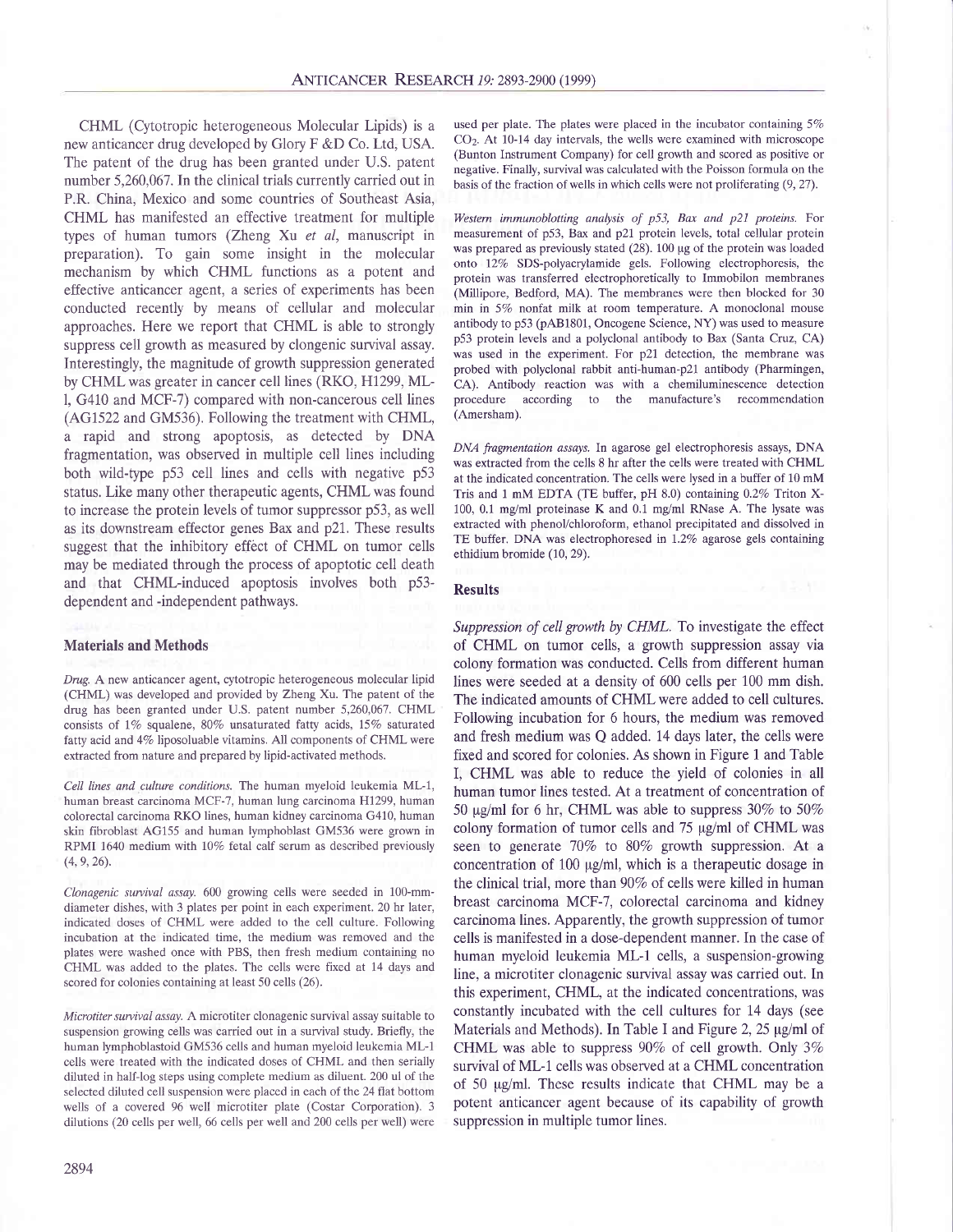Zhan and Xu: CHML Suppresses Tumor Cell Growth



Figure 1. Suppression of cell growth with the treatment of CHML. Human H1299 (lung carcinoma), RKO (colorectal carcinoma) and MCF-7 (breast carcinoma) cells were treated with indicated doses of CHML for six hours. The medium was removed and plates were washed once with PBS, then fresh medium containing no CHML was added into plates. The cells were fixed at 14 days and scored for colonies containing at least 50 cells.

In order to determine the effect of CHML on noncancerous types of cell lines, human skin fibroblasts AG1522 and normal lymphoblastoid MG536 cells were included in the experiments of growth suppression. As shown in Table I and Figure 2, CHML was shown to suppress the growth of these two non-cancerous lines. Interestingly, at the same concentration, CHML was able to generate more appreciable growth suppression in all tumor lines in contrast to that generated in human skin fibroblasts and normal lymphoblasts. For example, at the dosages of 25, 50, 75, and 100 µg/ml of CHML, the survivals of RKO cells were 56%, 32%, 17%, and 4% but AG1522 showed a survival of 92%, 61%, 44% and 29% at each parallel concentration. The difference in growth suppression between AG1522 and RKO or MCF is statistically significant. Similarly, CHML was shown to produce a greater growth suppression in ML-l cells than in MG536 line at the concentration of 12.5, 25 and 50 µg/ml (Table I and Figure 2). Therefore, CHML may be more effective in the growth suppression of tumor cell lines than in that of non-cancerous cells.

CHML causes apoptosis in multiple tumor cell lines. Apoptosis is one of the major pathways that lead to cell killing following the treatment with multiple anti-tumor drugs (3, 30-31). To explore the mechanism by which CHML causes the suppression of tumor cell growth, cellular DNA fragmentation was detected in different cell lines after treatment with CHML. As illustrated in Figure 3, marked DNA fragmentation with nucleosome-size laddering was detected in all tumor lines (ML-1, RKO and H1299) after the cells were treated with CHML for 8 hours. Apparently, sensitivity to CHML treatment varied among these cell lines. In ML-l, evident apoptosis was observed at a concentration of 12.5 µg/ml, but both RKO and H1299 required a higher dose (50 µg/ml) of CHML for the onset of apoptosis. In the case of GM536, a normal lymphoblastoid line, DNA fragmentation was seen after 25 µg/ml of CHML. In contrast, there was no evident DNA fragmentation seen in AG1522 treated with CHML, even at a concentration of 75 µg/ml. These results indicate that the mechanism by which CHML suppresses cell growth may be mediated at least in part through apoptosis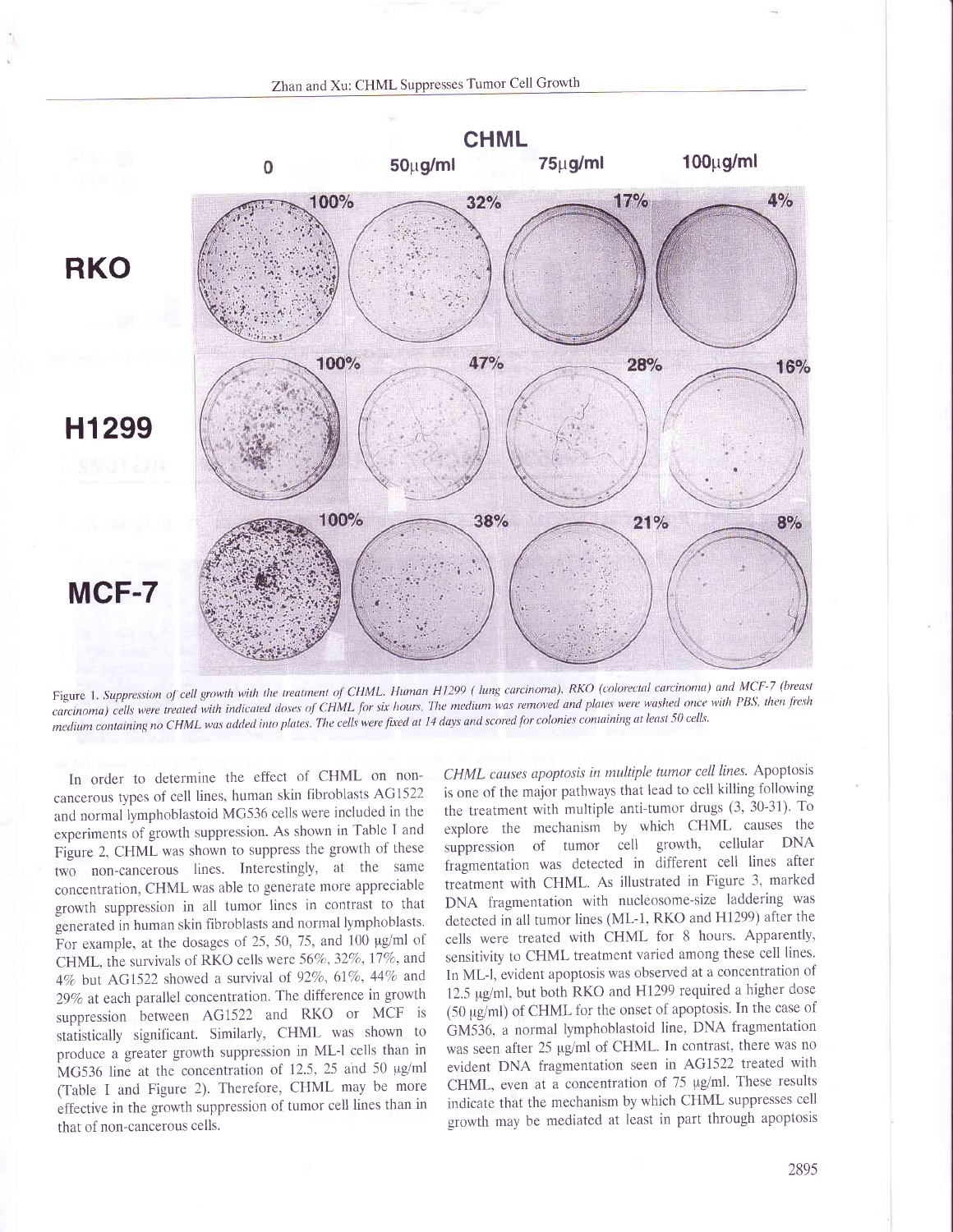

Figure 2. Sensitivity of human cancerous and non-cancerous cells to CHML. Human cells with cancerous or non-cancerous phenotypes were treated with CHML and growth suppression assay was performed as Figure 1. Quantitative analysis was evaluated as illustated in Table I.



Figure 3. Apoptosis induced by the treatment of CHML in human cells. Human RKO, H1299, MCF-7, ML-I and AG1522 cells were treated with the indicated concentration of CHML for 8 hours and cells were collected for the assay of cellular DNA fragmentation.

and that the onset of apoptosis in tumor cells is more susceptible to CHML treatment in contrast to non-cancerous cells.

Induction of p53, p21 and Bax protein levels by CHML. Previous reports have demonstrated that the tumor suppressor p53 plays an important role in the cell cycle checkpoints and in the process of apoptosis induced by certain genotoxic agents (4-7,32-33). In present study, the induction of p53 protein, as well as that of Bax and p2l protein, was measured by western immunoblotting analysis. As shown in Figure 4, the elevated p53 protein level was seen at 2 hr following the MCF-7 cells treated with CHML at a concentration of 50  $\mu$ g/ml. The induction of p53 protein reached its peak at 4 hr posttreatment and returned to

normal level at 16 hr. Similarly, the protein level of Bax, a p53-regulated and apoptosis-associated gene (10-11, 17, 25), was induced in MCF-7 line after treatment with 50 pg/ml of CHML. The peak induction for Bax was observed at 4 hr and an elevated level remained till 16 hr. Interestingly, p2l, a p53 downstream effector gene that plays a critical role in cell cycle Gl checkpoint (8, 12-13) was also induced by CHML in MCF-7 cells (Figure 4). These results suggest that CHML is able to activate the p53-pathway, which may function in CHMl-induced apoptosis. However, CHML was also found to induce apoptosis in HI299 cells, which contain deleted p53 gene (Figure 3). Taken together, p53-dependent and independent pathways are both involved in CHMLassociated apoptosis.